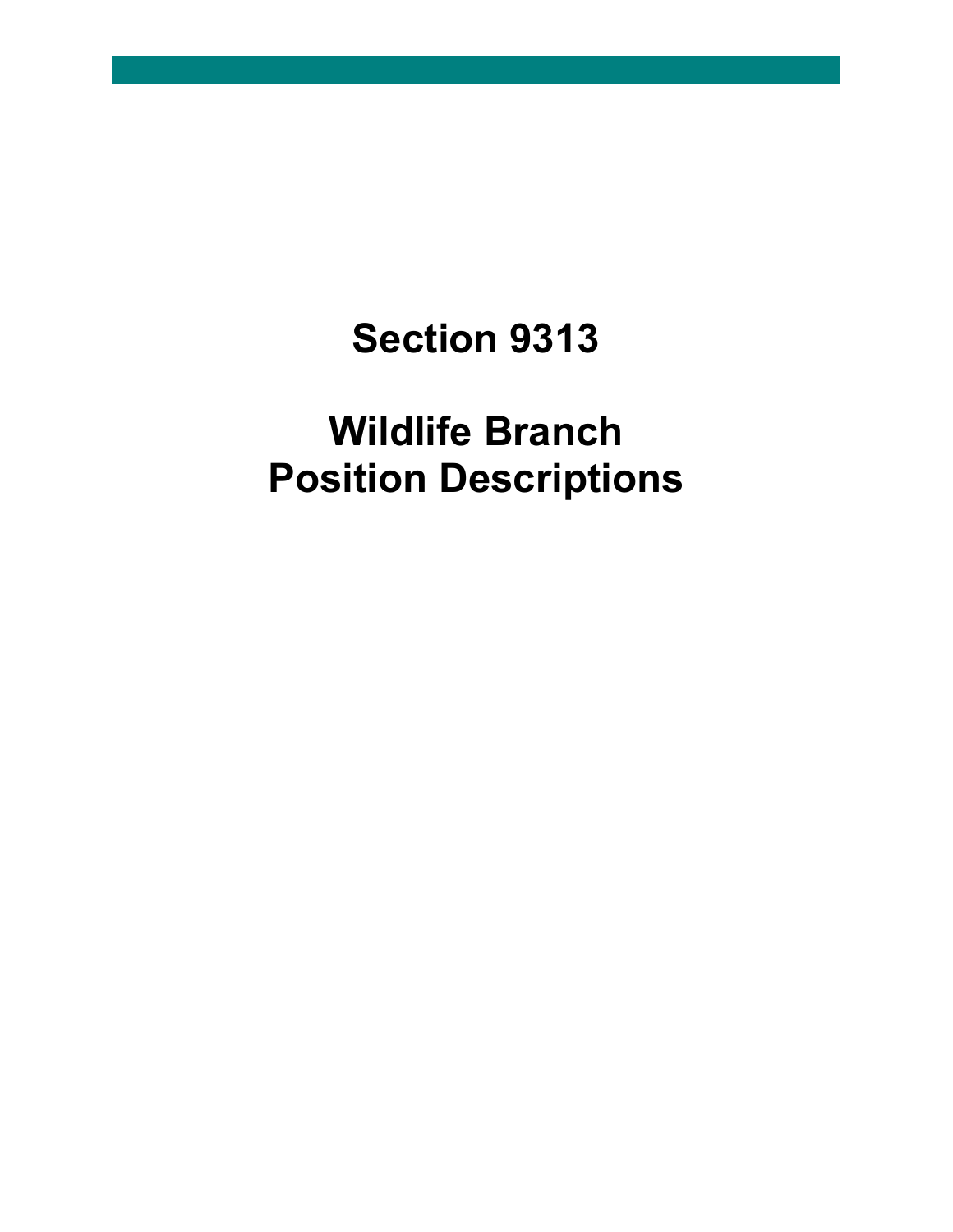# **The able of Contents**

#### **Section Page**

| 9313 |         | Wildlife Branch Position Descriptions9313-1                        |  |
|------|---------|--------------------------------------------------------------------|--|
|      | 9313.1  |                                                                    |  |
|      | 9313.2  |                                                                    |  |
|      | 9313.3  |                                                                    |  |
|      | 9313.4  |                                                                    |  |
|      | 9313.5  |                                                                    |  |
|      | 9313.6  |                                                                    |  |
|      | 9313.7  |                                                                    |  |
|      | 9313.8  |                                                                    |  |
|      | 9313.9  |                                                                    |  |
|      | 9313.10 | Bird/Mammal Recovery and Rehabilitation Group  9313-5              |  |
|      | 9313.11 |                                                                    |  |
|      | 9313.12 | Volunteer Coordinator Specialist - Birds/Mammals  9313-6           |  |
|      | 9313.13 | Bird/Mammal Recovery, Field Stabilization (birds only), and        |  |
|      |         |                                                                    |  |
|      | 9313.14 | Search and Collection Teams (Aerial, Boat, Shore)  9313-7          |  |
|      | 9313.15 |                                                                    |  |
|      | 9313.16 |                                                                    |  |
|      | 9313.17 |                                                                    |  |
|      | 9313.18 |                                                                    |  |
|      | 9313.19 |                                                                    |  |
|      | 9313.20 |                                                                    |  |
|      | 9313.21 | Bird/Mammal Rehabilitation Conditioning Area (pools) Team  9313-10 |  |
|      | 9313.22 |                                                                    |  |
|      | 9313.23 |                                                                    |  |
|      | 9313.24 |                                                                    |  |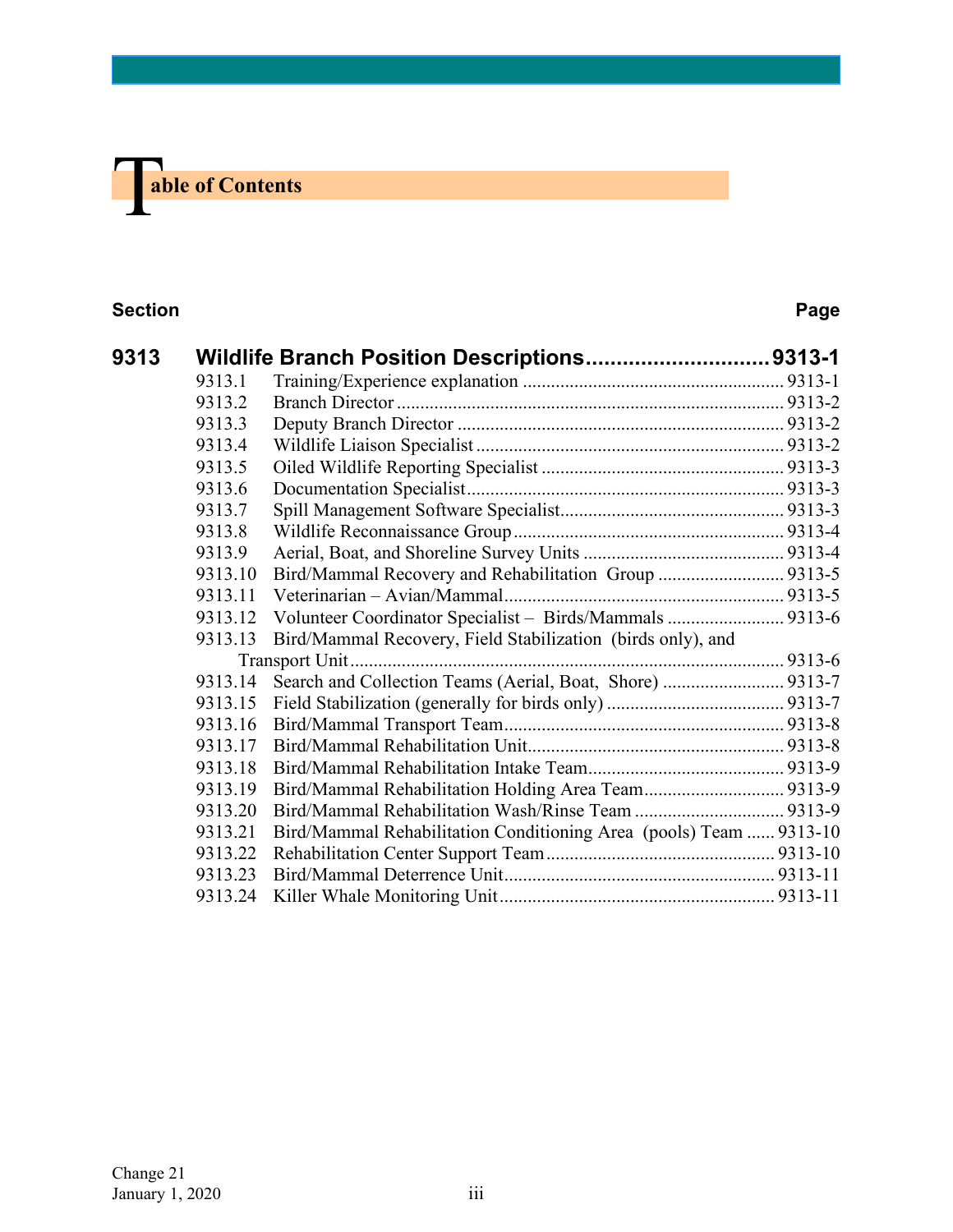## <span id="page-2-1"></span><span id="page-2-0"></span>**Wildlife Branch Position Descriptions**

The personnel descriptions in this document generally describe the personnel and job duties that would be needed for a moderate to larger event. These positions and duties may be combined into fewer individuals when responding to smaller events and/or expanded when responding to larger events.

The position descriptions are relatively general, and bird and mammal position descriptions have been combined where possible; i.e., the title "Bird/Mammal Recovery and Rehabilitation Groups" refers to two separate groups, one for birds and one for mammals. Although not specifically stated in each description each Group Supervisor, Unit Leader, and Team Coordinator will ensure that all workers receive safety and assignment briefs prior to daily operations.

### <span id="page-2-2"></span>**9313.1 Training/Experience Explanation**

**Incident Command System (ICS) –** The system used to manage an emergency response. The system uses standardized procedures, terms, and organizational structures to minimize miscommunication while maximizing effectiveness. To be proficient in the ICS system requires training and experience.

**Hazardous Waste and Emergency Response (HAZWOPER) –** The Occupational Safety and Health Administration has established levels of training for workers based on the work they will be performing and the level of hazard they will encounter. HAZWOPER training provides workers with the ability to recognize and respond to the hazards that they are likely to encounter in their assigned work task.

**Animal response/operational awareness –** Group Supervisors are responsible for managing Reconnaissance, Recovery, and Rehabilitation Group activities. To do this effectively, they need to have a general understanding of the personnel, equipment, and process used to conduct these activities.

**Bird and mammal identification/observation –** Observers must have the ability to identify birds and mammals by species, whether or not the animal is oiled, and if the animal is catchable. Oil is not always visible on the animal. The color of the animal, the color of the oil, and the amount of oil can make it difficult to see oil on the animal. Observers need to be familiar enough with individual animal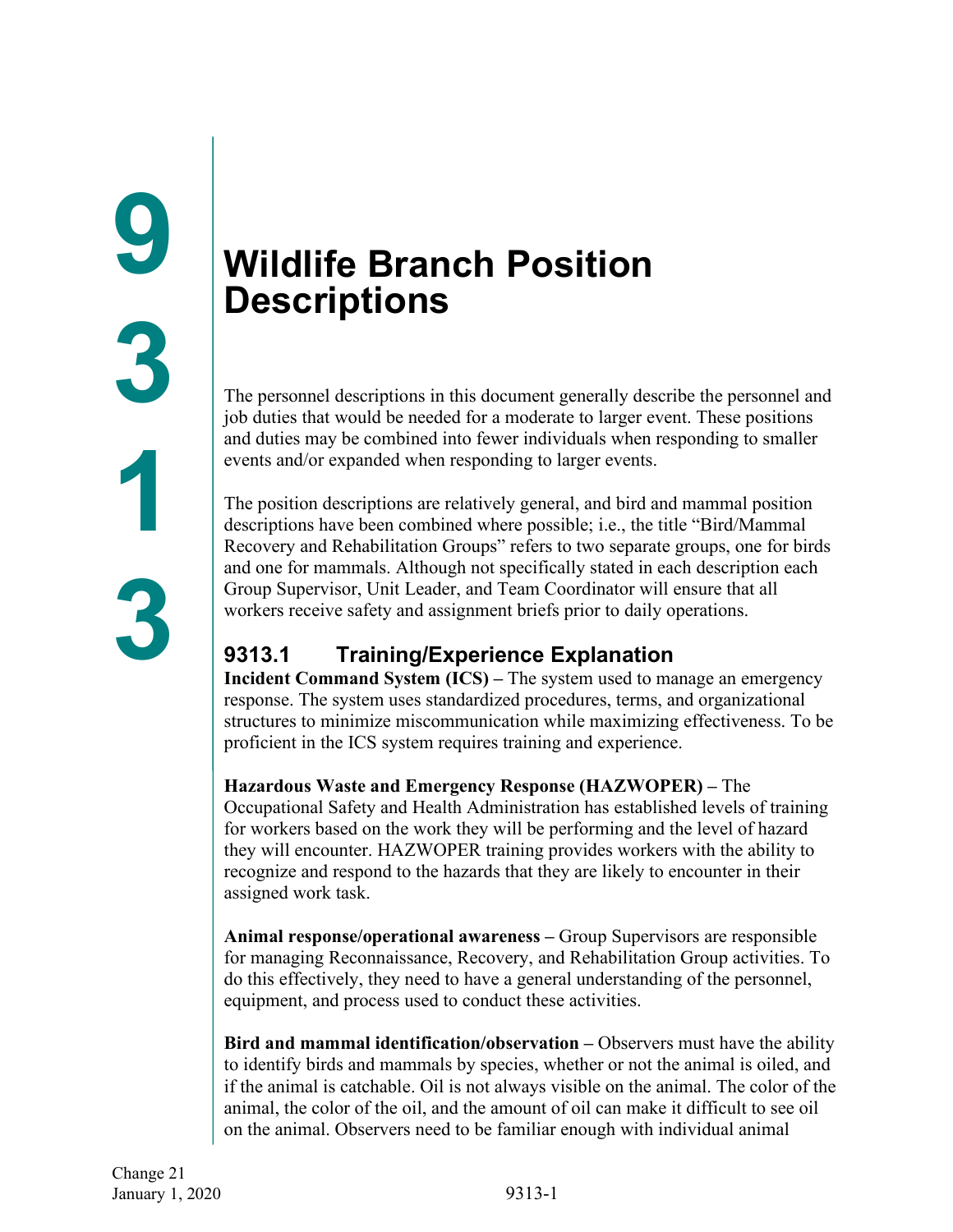behavior to recognize when their behavior indicates oiling regardless of whether oil is visible.

#### <span id="page-3-0"></span>**9313.2 Branch Director**

The Wildlife Branch Director is responsible for managing all wildlife rescue and rehabilitation operations and personnel. The Branch Director activates and supervises wildlife operations in accordance with the Incident Action Plan, requests resources, and ensures coordination with other sections or units within the Incident Command. By policy, the Branch Director will be staffed by a United States Fish and Wildlife employee or their designee (government or nongovernment individual). In Washington, the Branch Director position has been delegated to the Washington Department of Fish and Wildlife.

Reports to:

■ Operations Section Chief

The following personnel directly report to the Branch Director:

■ Deputy Wildlife Branch Director, Wildlife Liaison, Wildlife Reconnaissance Group Supervisor, Bird Recovery and Rehabilitation Group Supervisor, and Mammal Recovery and Rehabilitation Group Supervisor

Required training/experience:

■ ICS, HAZWOPER, animal response/operational awareness

#### <span id="page-3-1"></span>**9313.3 Deputy Branch Director**

The Deputy Branch Director attends to the responsibilities of the Wildlife Branch Director when the Branch Director is absent. Additionally, the Deputy coordinates the development of the wildlife plan that is included in the Incident Action Plan, maintains the branch organization chart, oversees the development of the branch safety plan, and maintains the branch activity log.

Reports to:

■ Wildlife Branch Director

The following personnel directly report to the Deputy Branch Director:

 Documentation Specialist, Spill Management Software Specialist, Oiled Wildlife Reporting Specialist, and Wildlife Branch support staff.

Required training/experience:

■ ICS, HAZWOPER, animal response/operational awareness

#### <span id="page-3-2"></span>**9313.4 Wildlife Liaison Specialist**

The Wildlife Liaison ensures that all branch activities are coordinated with the various other sections with the Incident Command, including the Environmental Unit, the Joint Information Center, Logistics, Natural Resource Damage Assessment activities, the Safety Office, etc. The Wildlife Liaison also coordinates with various state agencies, federal agencies, and tribes via the Liaison Officer (Command Staff for the Unified Command).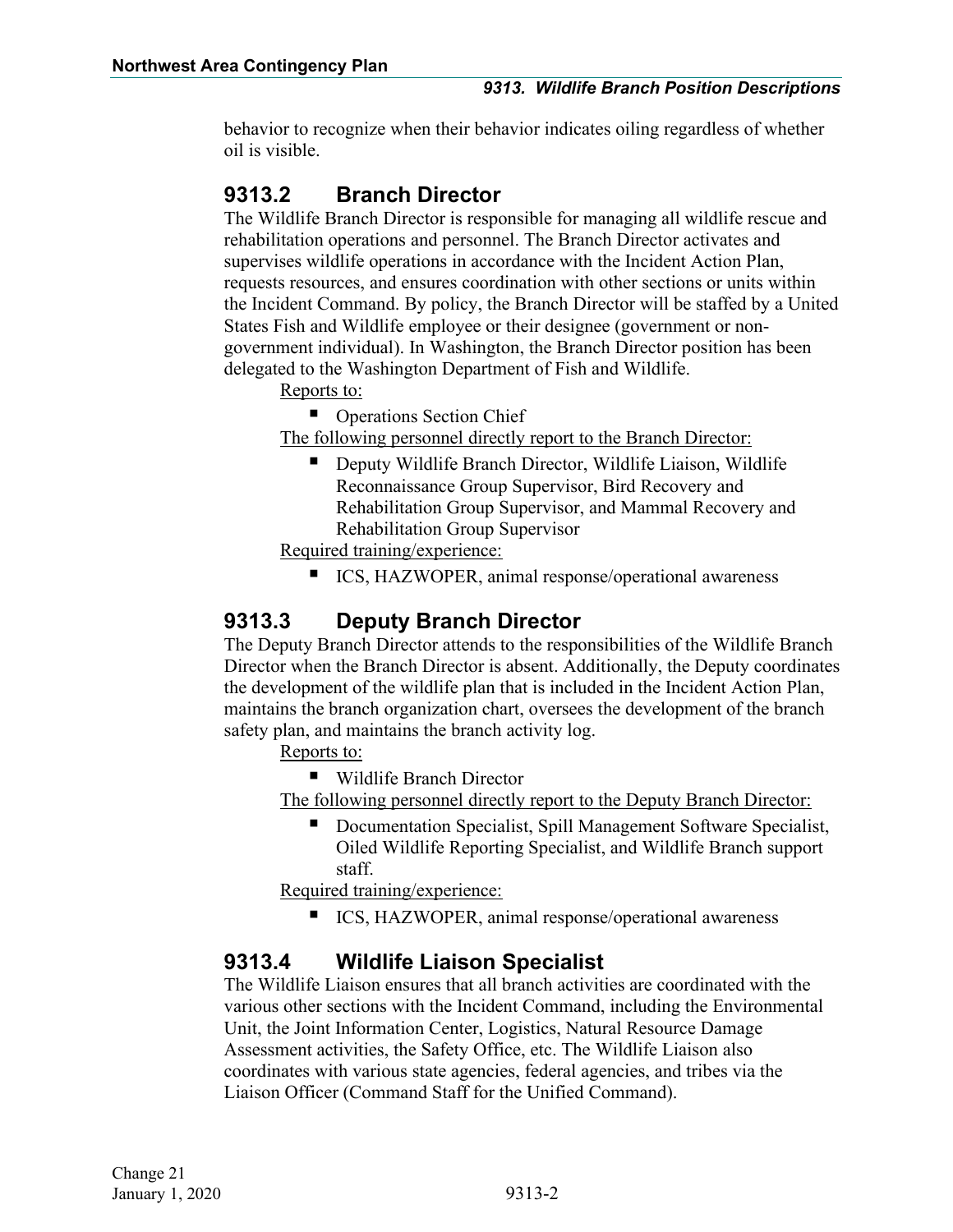Reports to:

■ Wildlife Branch Director Direct reports: • None Required training/experience:  $ICS$ 

#### <span id="page-4-0"></span>**9313.5 Oiled Wildlife Reporting Specialist**

The Oiled Wildlife Reporting Specialist is responsible for accumulating, coordinating, and distributing reports of oiled wildlife. This involves monitoring phone lines/recordings, email, and social media sites and forwarding reports to the Bird and Mammal Recovery Group Supervisors and Transportation Unit Leaders. This position will request additional support staff as needed.

Reports to:

■ Deputy Wildlife Branch Director

Direct reports:

None, unless the event requires extra staffing.

Required training/experience:

Social media familiarity and data management (computer, written)

#### <span id="page-4-1"></span>**9313.6 Documentation Specialist**

The Documentation Specialist is responsible for managing and tracking the documents generated by the Wildlife Branch and ensuring complete and accurate documentation of live and dead wildlife that are brought into rehabilitation centers. This includes resource requests, general messages, informational handouts, etc.

Reports to:

■ Deputy Wildlife Branch Director

Direct reports:

 $\blacksquare$  None

Required training/experience:

 $ICS$ 

#### <span id="page-4-2"></span>**9313.7 Spill Management Software Specialist**

The Spill Management Software Specialist is responsible for ensuring that the Wildlife Branch is able to interact with the Incident Action Plan software being used. This includes making sure that the branch staff is able to enter information into the software as well as retrieve information.

Reports to:

■ Deputy Wildlife Branch Director

Direct reports:

■ None

Required training/experience:

■ ICS and Incident Management Software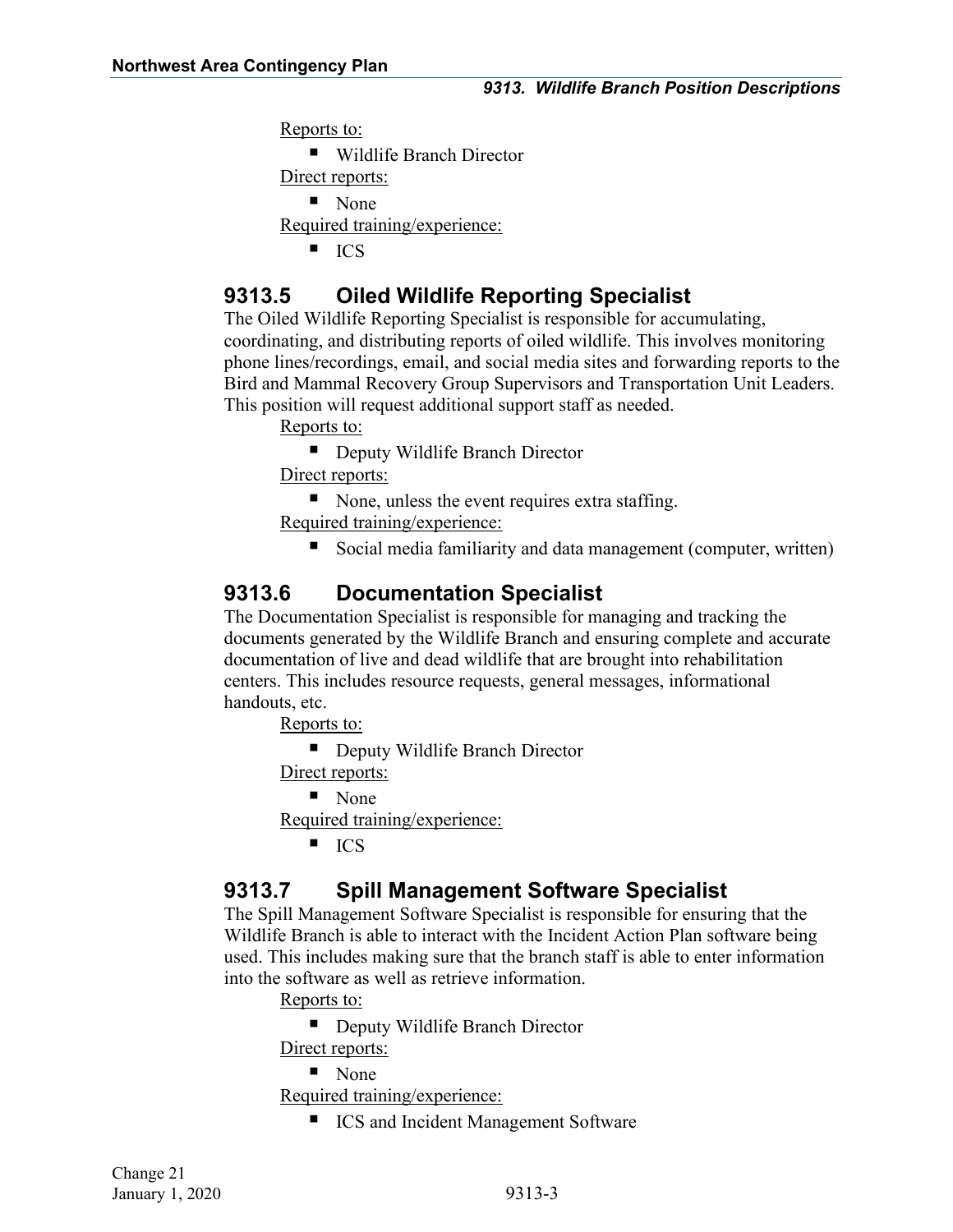#### <span id="page-5-0"></span>**9313.8 Wildlife Reconnaissance Group**

The Wildlife Reconnaissance Group is generally only established during large events (i.e., Level 1 and 2). The Wildlife Reconnaissance Group Supervisor is responsible for coordinating bird and mammal reconnaissance activities by air, water, or land. Reconnaissance will be used to determine where wildlife is located to more effectively deploy search and collection teams and/or deterrence mechanisms. The Group Supervisor is responsible for determining where safe reconnaissance activities can be conducted and what techniques will be most useful for completion of assignments, securing resources (helicopter, boats, and vehicles), and personnel; summarizing information collected by field teams; and distributing the information throughout the branch as necessary. The Reconnaissance Group Supervisor will request additional support staff as needed.

Reports to:

■ Wildlife Branch Director

Direct reports:

■ Reconnaissance Group Supervisor: Aerial, Boat, and Shoreline Survey Units

■ Reconnaissance Group Staff: Appropriate Unit Leader Required training/experience:

- Reconnaissance Group Supervisor ICS, HAZWOPER, animal response/operational awareness
- Reconnaissance Group Staff  $ICS$

#### <span id="page-5-1"></span>**9313.9 Aerial, Boat, and Shoreline Survey Units**

The aerial, boat, and shoreline survey units consist of teams that are responsible for gathering field information on the location, number, and species of animals impacted or in the vicinity of the spill. Survey teams also need to understand behaviors of species, know what techniques can and should be used, know what decision-making criteria should be used for initiation of actions, and be able to develop recommendations for hazing and search and collection opportunities. Teams consist of a minimum of two people, one of which is the designated team leader. An aerial team consists of a pilot and an observer, a boat team has a boat operator and an observer, and there are generally two observers per shoreline team for safety reasons. Additional observers can be added as needed. When there are two or more observers, one will function as the lead observer.

Survey teams report to:

■ Aerial/Boat/Shoreline Unit Leader Individual team direct reports:

■ None

Required training/experience:

- Unit Leader ICS, HAZWOPER
- Aerial Observers Aircraft safety, bird and mammal identification/observation animal capture techniques
- Boat Observers Boat safety, HAZWOPER, bird and mammal identification/observation, animal capture techniques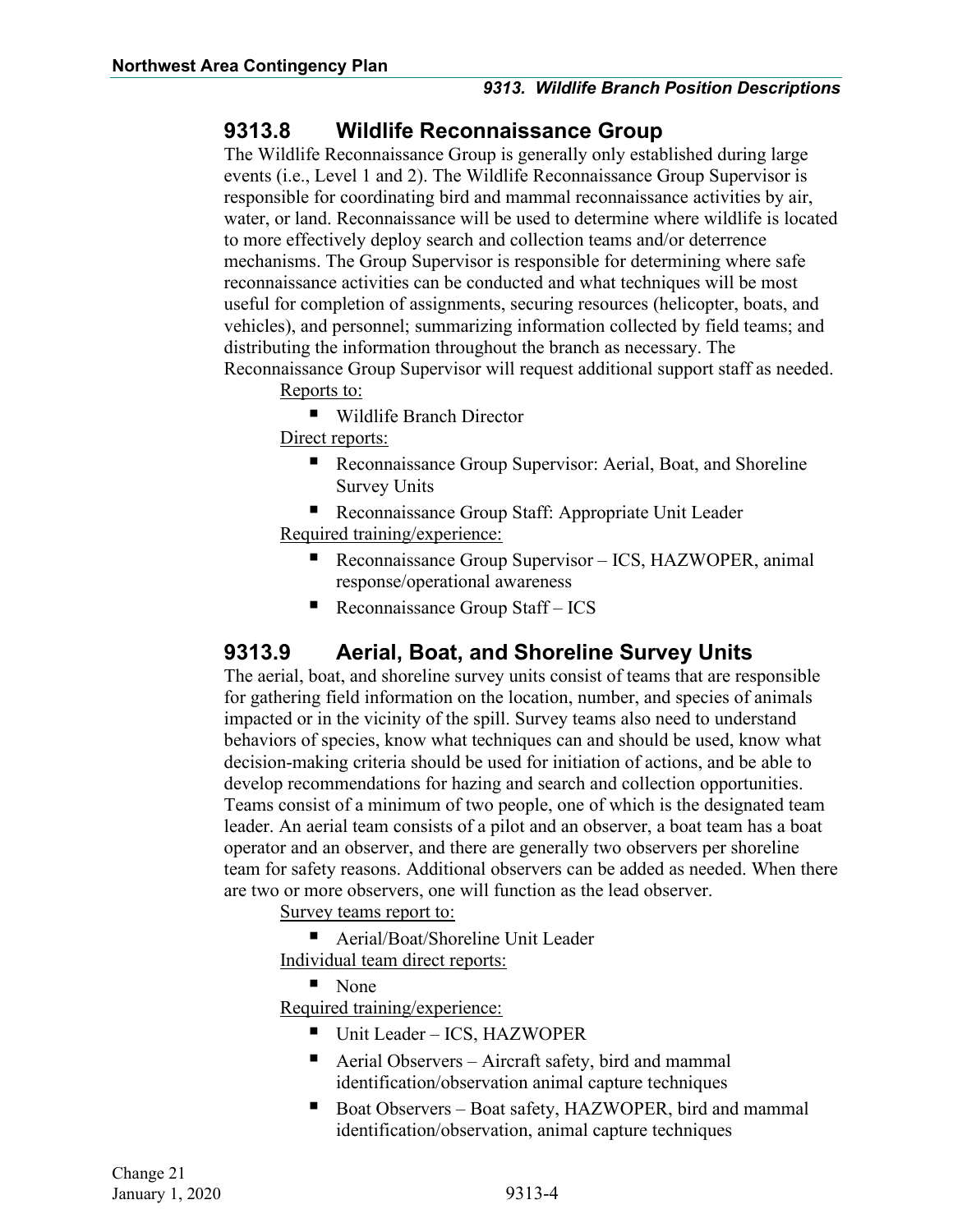Shoreline Observers – HAZWOPER, bird and mammal identification/observation, animal capture techniques

#### <span id="page-6-0"></span>**9313.10 Bird/Mammal Recovery and Rehabilitation Group**

The Bird/Mammal Recovery and Rehabilitation Group Supervisor is responsible for deterrence, recovery, field stabilization (birds only), transport, rehabilitation, and release of animals. The Group Supervisor is responsible for estimating the type and number of birds/mammals likely to be impacted in order to estimate resources needed, finding and securing locations for field stabilization and rehabilitation, and ensuring that state and federal permits and regulations are followed and that the personnel and equipment needs for recovery and rehabilitation activities are secured. The Deputy Bird/Mammal Recovery and Rehabilitation Group Supervisor attends to the responsibilities of the Group when the Group Supervisor is absent. The Bird/Mammal Recovery and Rehabilitation Group Supervisor will request additional support staff as needed.

Supervisor reports to:

■ Wildlife Branch Director

Direct reports:

■ Avian/Mammal Veterinarian, Bird/Mammal Recovery, Field Stabilization, and Transport Unit Leader, Bird/Mammal Rehabilitation Unit Leader, Bird/Mammal Deterrence Unit Leader, and the Bird/Mammal Volunteer Coordinator.

Required training/experience:

- Recovery and Rehabilitation Group Supervisor ICS, HAZWOPER, animal care
- Deputy Recovery and Rehabilitation Group Supervisor  $-$  ICS, HAZWOPER, animal response/operational awareness, animal care
- Group Support Staff ICS

#### <span id="page-6-1"></span>**9313.11 Veterinarian – Avian/Mammal**

The avian/mammal veterinarian oversees the medical treatment of birds and mammals while they are in the rehabilitation center. The veterinarian develops euthanasia protocols and works with the Safety Officer to address human-animal health risks.

Reports to:

■ Bird/Mammal Recovery and Rehabilitation Group Supervisor Direct reports:

■ None

Required Training/Experience:

- $ICS$
- **U** Veterinary license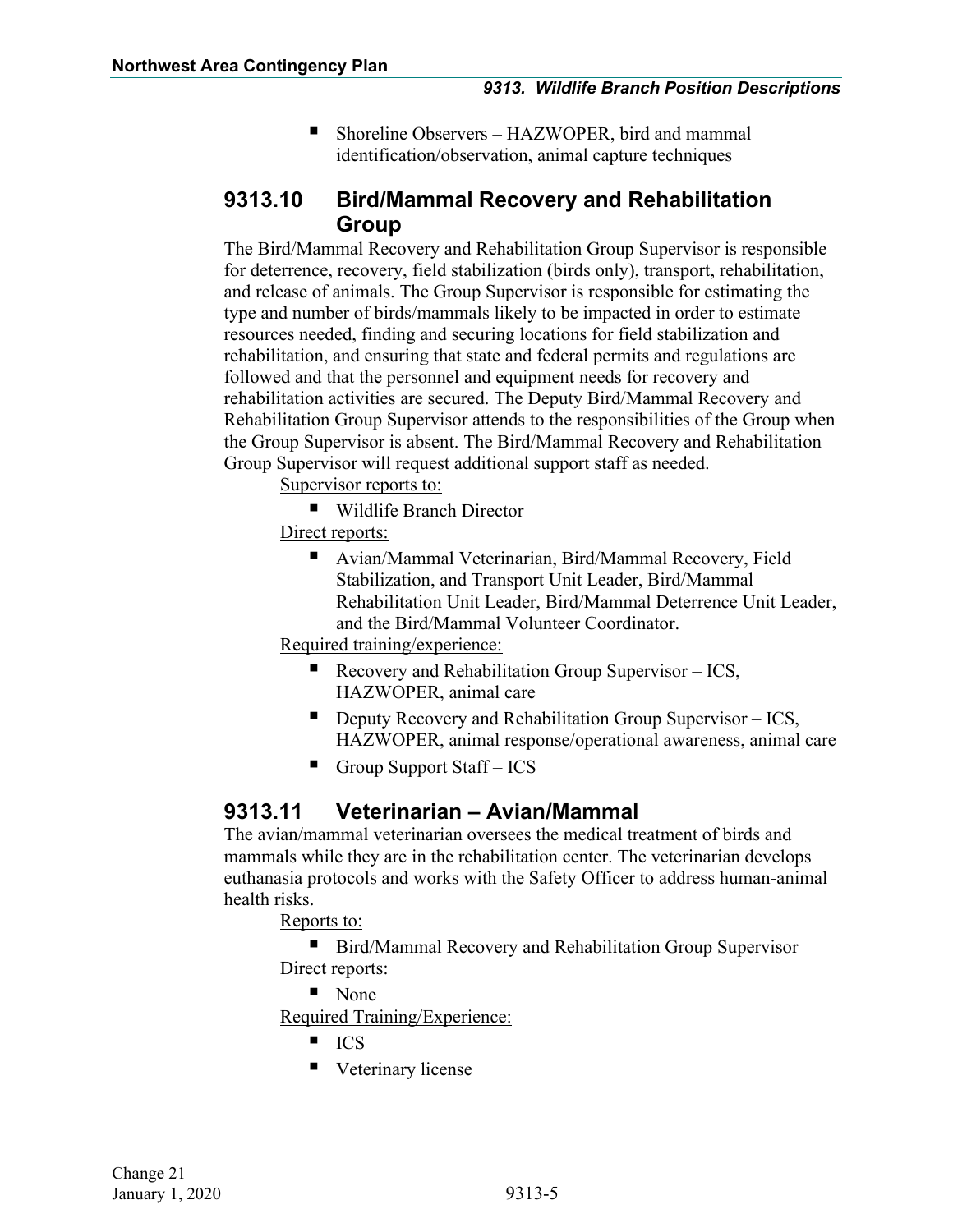#### <span id="page-7-0"></span>**9313.12 Volunteer Coordinator Specialist – Birds/Mammals**

The Volunteer Coordinator Specialist is responsible for recruiting, training, managing, and supporting wildlife volunteers. This includes securing lodging, organizing appreciation activities, demobilizing volunteers, and conducting an exit survey. The Volunteer Coordinator Specialist will request additional support staff as needed.

Reports to:

■ Bird/Mammal Recovery and Rehabilitation Group Supervisor Direct reports:

- $\blacksquare$  Volunteer Coordinator Specialist None unless the size of the event requires extra staffing
- Volunteer Coordinator Specialist Support Staff None Required training/experience:
	- Volunteer Coordinator Specialist ICS, volunteer management, social media familiarity
	- Volunteer Coordinator Specialist Support Staff Volunteer management

#### <span id="page-7-1"></span>**9313.13 Bird/Mammal Recovery, Field Stabilization (birds only), and Transport Unit**

The Bird/Mammal Recovery, Field Stabilization, and Transport Unit Leader is responsible for managing live animal recovery efforts, field stabilization sites, and the transport of animals to the rehabilitation facility. This includes ordering personnel and equipment, identifying the location, schedule, and number and type of search and collection teams needed each day, securing the support needed for search and collection crews (vehicles, boats, personal protective, etc.), establishing transportation schedules, and securing equipment to deliver animals from the field to the stabilization site and/or to rehabilitation facilities. The Unit Leader will request additional support staff as needed.

Reports to:

■ Bird/ Mammal Recovery and Rehabilitation Group Supervisor Direct reports:

■ Recovery, Stabilization, Transport Unit Leader – Search and Collection, Field Stabilization, and Transport Teams

■ Recovery, Stabilization, Transport Unit Support Staff – None Required training/experience:

- Recovery, Stabilization, Transport Unit Leader ICS, HAZWOPER, animal response/operational awareness, animal care
- Recovery, Stabilization, Transport Unit Support Staff ICS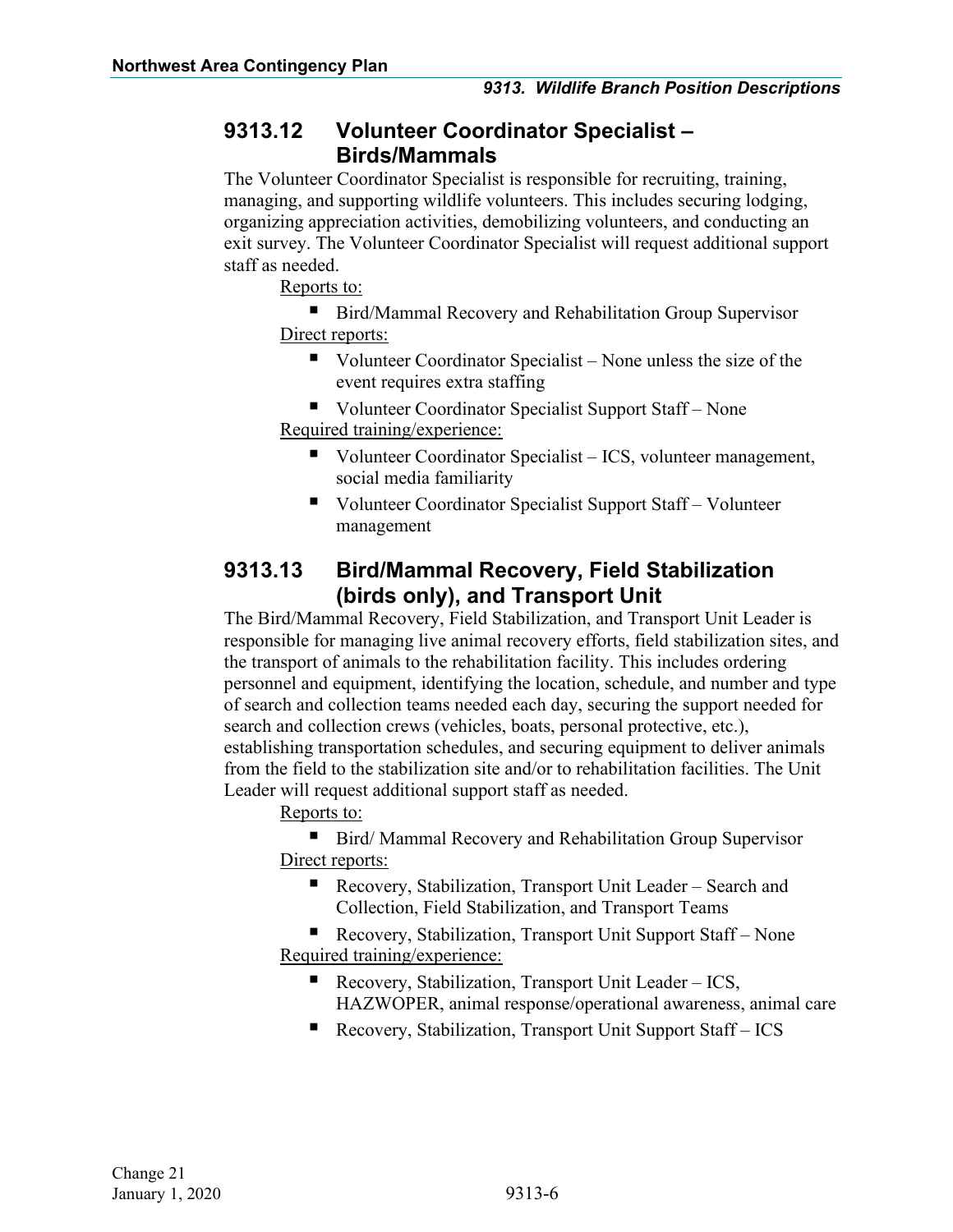#### <span id="page-8-0"></span>**9313.14 Search and Collection Teams (Aerial, Boat, Shore)**

Search and Collection Team Coordinators are responsible for recovering live animals from land and water environments. At a minimum, each team consists of a Team Coordinator and at least one Team Member. Helicopter and boat teams require a pilot or boat operator in addition to the Team Coordinator and Team Member. Search and collection teams may work in oiled and/or unoiled environments but can only operate in areas that have been approved by the safety office. The majority of search and collection efforts will be organized as either shore- or water-based teams. Helicopter teams will be used in those limited circumstances where land and water access is limited. Typically, due to the specialized collection equipment and training required, bird and mammal recovery teams will operate separately from one another.

Search and Collection Team Coordinator reports to:

 Bird/Mammal Recovery, Field Stabilization, and Transport Unit Leader

Individual Team Member Direct Reports:

■ None

Required training/experience:

- Aerial Team Coordinator ICS, HAZWOPER, helicopter safety, animal capture and care
- Aerial Team Staff HAZWOPER, helicopter safety, animal capture and care
- Boat Team Coordinator ICS, HAZWOPER, boat safety, animal capture and care
- Boat Team Staff HAZWOPER, boat safety, animal capture and care
- Shoreline Team Coordinator ICS, HAZWOPER, animal capture and care
- Shoreline Team Staff HAZWOPER, animal capture and care

#### <span id="page-8-1"></span>**9313.15 Field Stabilization (generally for birds only)**

The Field Stabilization Site Coordinator is responsible for managing the field stabilization site. The field stabilization site serves as a collection point for recovered animals and prepares them for transportation to the rehabilitation center. Animals are given a cursory exam, provided fluids if needed, and housed until arrangements are made for their transport to the rehabilitation center. Each field stabilization site consists of a Site Coordinator and Site Staff. The Site Coordinator will request additional support staff as needed.

Reports to:

■ Bird/Mammal Recovery, Field Stabilization, and Transport Unit Leader

Direct reports:

■ Field Stabilization Site Coordinator – Field Stabilization Site Staff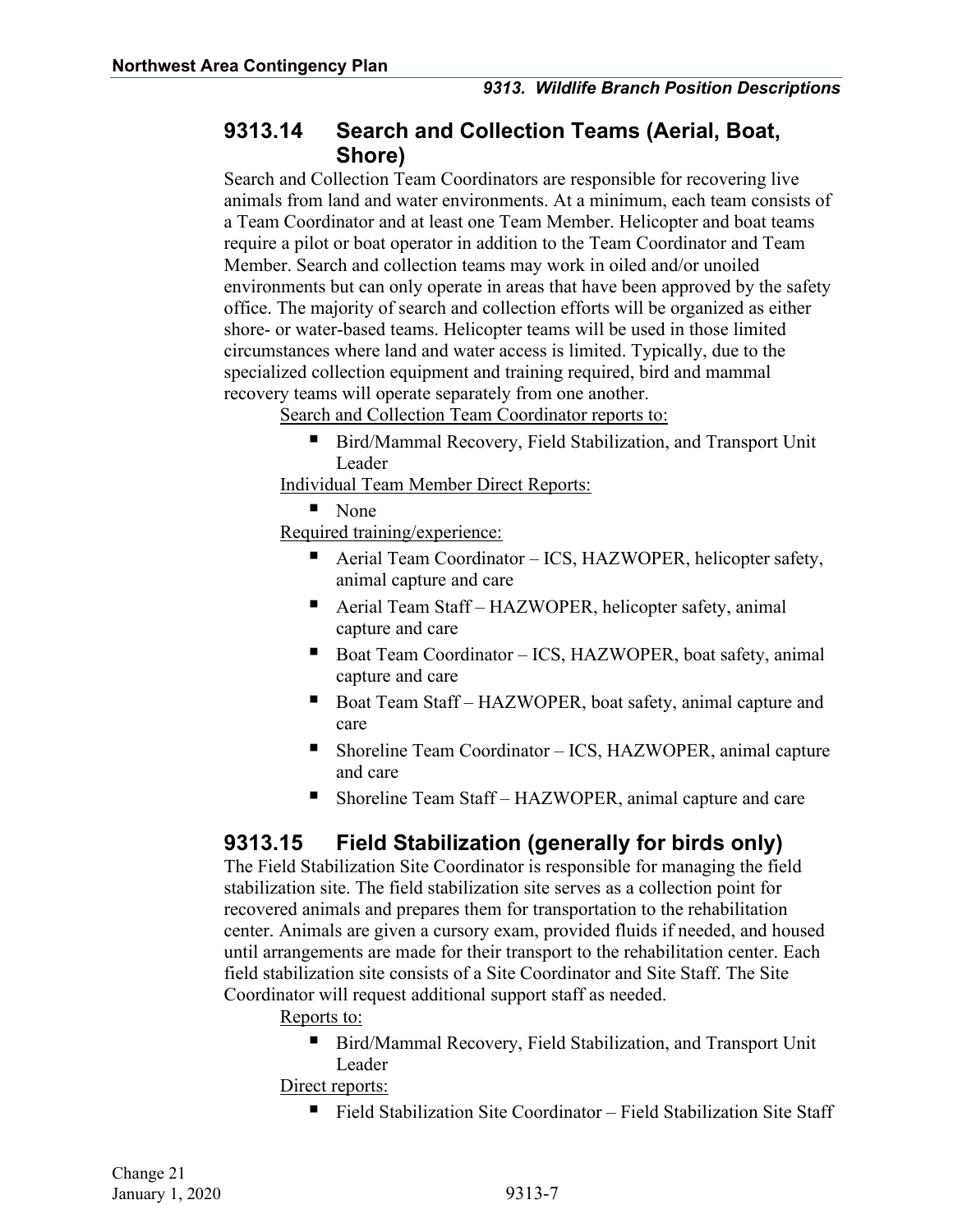- Field Stabilization Site Staff None Required training/experience:
	- Field Stabilization Site Coordinator ICS, HAZWOPER, animal care
	- Field Stabilization Site Staff HAZWOPER, animal care

#### <span id="page-9-0"></span>**9313.16 Bird/Mammal Transport Team**

The Bird/Mammal Transport Team Coordinator is responsible for managing the movement of birds/mammals from the capture site to the field stabilization center and the rehabilitation center. Transport teams may be bird-specific, mammalspecific, or be able to transport both groups to appropriate facilities as needed.

Position reports to:

■ Bird/Mammal Recovery, Field Stabilization, and Transport Unit Leader

Direct reports:

- $\blacksquare$  Transport Team Coordinator Drivers
- **Transport Team Drivers None**

Required training/experience:

- Transport Team Coordinator ICS, HAZWOPER, animal care
- Transport Team Staff None

#### <span id="page-9-1"></span>**9313.17 Bird/Mammal Rehabilitation Unit**

The Bird/Mammal Rehabilitation Unit Leader is responsible for identifying a location for the rehabilitation center and managing daily activities within the center (personnel, equipment, data management, ordering supplies, repairs, etc.). This includes ensuring that animals meet established release criteria and are appropriately tagged prior to release and demobilizing the center at the conclusion of the event. Intake (exam and documentation), holding, wash/rinse, and conditioning (pools) occur in the Rehabilitation Unit. The Rehabilitation Unit Leader is responsible for oversight of personnel management, food preparation, facility maintenance, cleaning, ordering supplies, etc. During large events, there may be rehabilitation support staff located in the Command Post to facilitate resource ordering requests and communication between the center and the command post. The Unit Leader will request additional support staff as needed.

Reports to:

■ Bird/Mammal Recovery and Rehabilitation Group Supervisor Direct reports:

- Rehabilitation Unit Leader Staff within the rehabilitation center
- Rehabilitation Unit Staff None Required training/experience:
	- Rehabilitation Unit Leader ICS, HAZWOPER, animal care
	- Rehabilitation Unit Staff ICS, HAZWOPER, animal care (depending on specific job)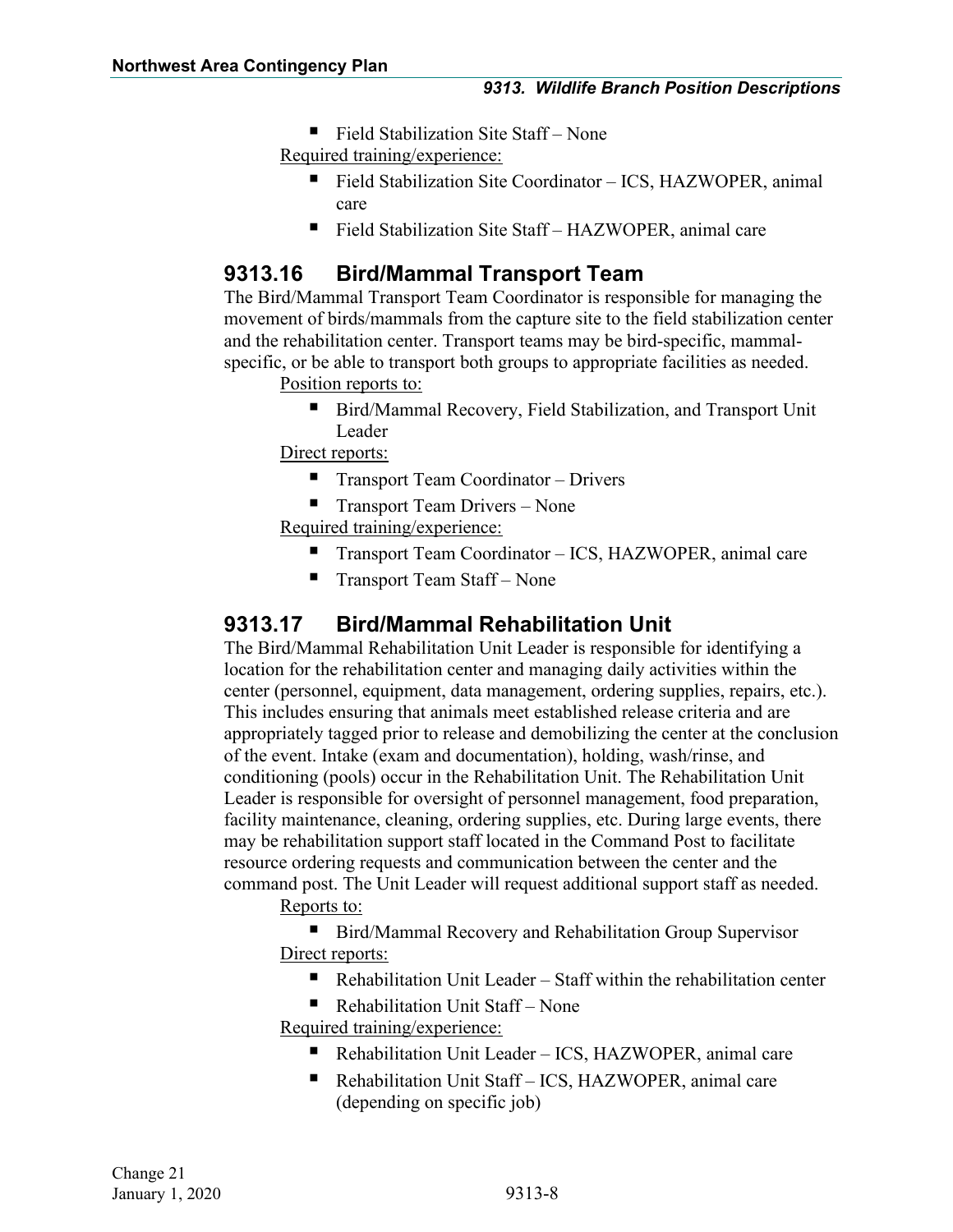#### <span id="page-10-0"></span>**9313.18 Bird/Mammal Rehabilitation Intake Team**

The Intake Team Coordinator is responsible for admitting birds/mammals into the rehabilitation center. This may include receiving dead and live wildlife, assigning individual animal identification numbers, identifying species, completing legal documentation, and taking samples.

Position reports to:

■ Rehabilitation Unit Leader

Direct reports:

- Intake Team Coordinator Intake Staff
- $\blacksquare$  Intake Team Staff None

Training/Experience:

- Intake Team Coordinator HAZWOPER, animal care
- Intake Team Staff HAZWOPER, animal care

#### <span id="page-10-1"></span>**9313.19 Bird/Mammal Rehabilitation Holding Area Team**

The Holding Area Team Coordinator is responsible for pre-wash holding areas and drying areas. This may include monitoring animal health, making sure there is enough available pen space and that pens are clean and air temperatures and ventilation are appropriate, monitoring and supplying animal hydration and/or nutrition, and managing oily waste generated in pre-wash holding areas.

Reports to:

■ Rehabilitation Unit Leader

Direct reports:

- Holding Area Team Coordinator Holding Area Staff
- $\blacksquare$  Holding Area Team Staff None

Required training/experience:

- Holding Area Team Coordinator HAZWOPER (pre-wash area), animal care
- Holding Area Team Staff HAZWOPER (pre-wash area), animal care

#### <span id="page-10-2"></span>**9313.20 Bird/Mammal Rehabilitation Wash/Rinse Team**

The Wash/Rinse Team Coordinator is responsible for removing oil from the animals. This may include monitoring animal health, maintaining adequate water and air temperatures and water pressure, ensuring an adequate supply of fresh water, and managing oily water and solid waste. Sea otter washing requires that the animals be anesthetized, which requires specialized training, experience, equipment, and the direct supervision of the veterinarian.

Reports to:

**Rehabilitation Unit Leader** 

Direct reports:

- Wash/Rinse Team Coordinator Wash/Rinse Area Staff
- Wash/Rinse Team Staff None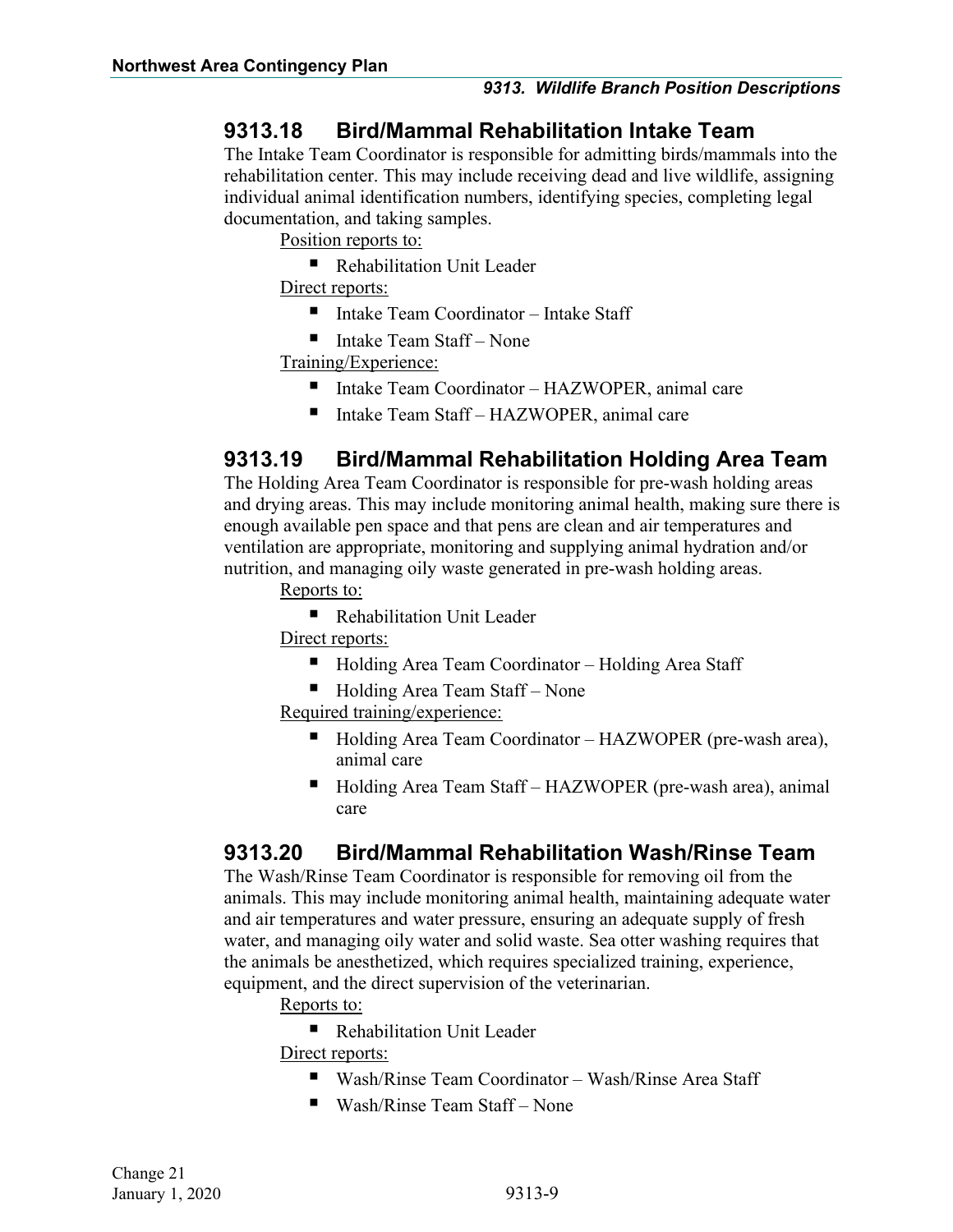Training/Experience:

- Wash/Rinse Team Coordinator HAZWOPER, bird/mammal washing experience, animal care (sea otters require specialized training and equipment)
- Wash/Rinse Team Staff HAZWOPER, animal care (sea otters require specialized training and equipment)

#### <span id="page-11-0"></span>**9313.21 Bird/Mammal Rehabilitation Conditioning Area (pools) Team**

The Conditioning Team Coordinator is responsible for ensuring that birds/ mammals have been properly cleaned, have regained their waterproofing, and are allowed sufficient time to become healthy enough for release. This may include monitoring animal health and behavior, monitoring and supplying animal hydration and/or nutrition, and maintaining clean water and pools. Before sea otters are released, they are moved to a pre-release facility that is composed of floating pens in saltwater in an area near their expected release site. The prerelease facility will require a coordinator and staff.

Reports to:

■ Rehabilitation Unit Leader

Direct reports:

- Conditioning Area Team Coordinator Conditioning Area/Pre-Release Facility Staff
- Conditioning Area Team Staff None

Training/Experience:

- Conditioning Area Team Coordinator animal care, bird/mammal behavior
- Conditioning Area Team Staff animal care

#### <span id="page-11-1"></span>**9313.22 Rehabilitation Center Support Team**

There are a lot of supporting tasks that need to be addressed in order for a rehabilitation center to operate effectively. These tasks may include general administration, facility construction and maintenance, intensive care, carcass retention, laboratory, food preparation, laundry, etc. These positions report to the Rehabilitation Unit Leader but may be assigned to specific teams if span of control becomes a problem. These positions generally do not require

HAZWOPER training but may require duty-specific training.

Report to:

■ Rehabilitation Unit Leader

- Direct reports:
	- None

Required training/experience:

■ As required for the task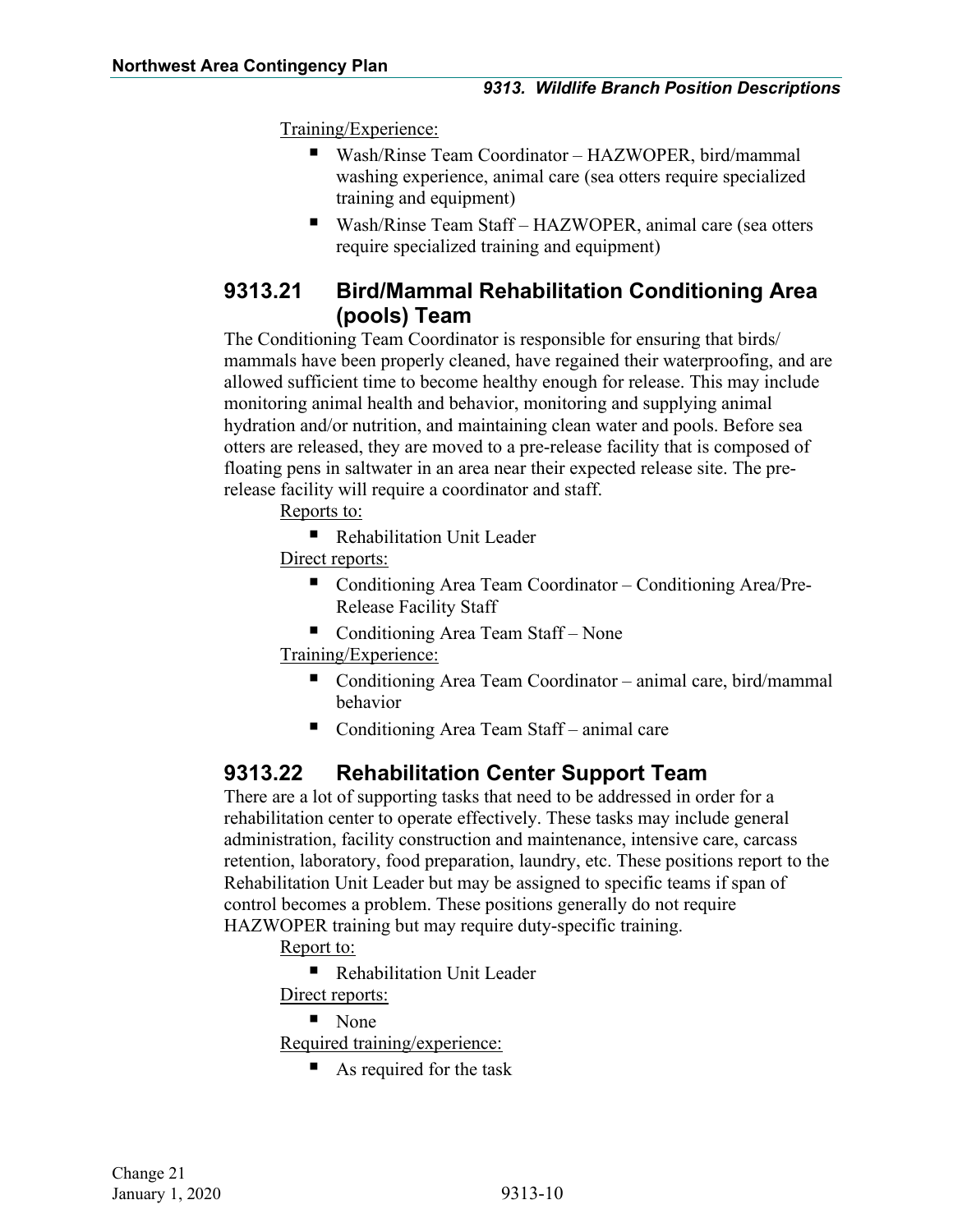#### <span id="page-12-0"></span>**9313.23 Bird/Mammal Deterrence Unit**

The objective of the Deterrence Unit is to minimize the number of birds/mammals that become oiled. The Bird/Mammal Deterrence Unit Leader is responsible for identifying deterrence viability, determining the number of teams needed and their deployment, ensuring that state and federal permits and regulations are followed, and developing and implementing a deterrence plan. This includes requesting personnel and equipment. The leader is also responsible for ensuring that the deterrence activities are coordinated with search and collection activities and other oil spill cleanup efforts. The Unit Leader will request additional support staff as needed.

Reports to:

■ Bird/Mammal Recovery and Rehabilitation Group Supervisor Direct reports:

- **Deterrence Unit Leader Team Coordinators**
- Deterrence Team Coordinator Team Staff
- Deterrence Team Staff None

Required training/experience:

- Deterrence Unit Leader ICS, HAZWOPER, bird/mammal deterrence experience. Additional experience for killer whale deterrence includes boat safety, helicopter safety, seal bomb safety, oikomi pipe deployment
- Deterrence Team Coordinator HAZWOPER, bird/mammal deterrence experience. Additional experience for killer whale deterrence includes boat safety, helicopter safety, seal bomb safety, oikomi pipe deployment
- Deterrence Team Staff HAZWOPER when in or around oil

#### <span id="page-12-1"></span>**9313.24 Killer Whale Monitoring Unit**

The Killer Whale Monitoring Unit Leader is responsible for determining if killer whales are in or within 50 miles of the oil. The unit will determine whether the animals are transients or southern residents and will attempt to identify animals to the individual when possible. Information collected by the Monitoring Unit may be used to guide deterrence strategies.

Direct Reports:

- Killer Whale Monitoring Unit Leader: Mammal Recovery and Rehabilitation Group
- Killer Whale Monitoring Team Coordinator: Killer Whale Monitoring Unit

■ Killer Whale Monitoring Team Staff: None

Training/Experience:

- Killer Whale Helicopter Monitoring Team Coordinator  $ICS$ , helicopter safety, killer whale individual animal identification
- Killer Whale Helicopter Monitoring Team Staff helicopter safety, killer whale individual animal identification